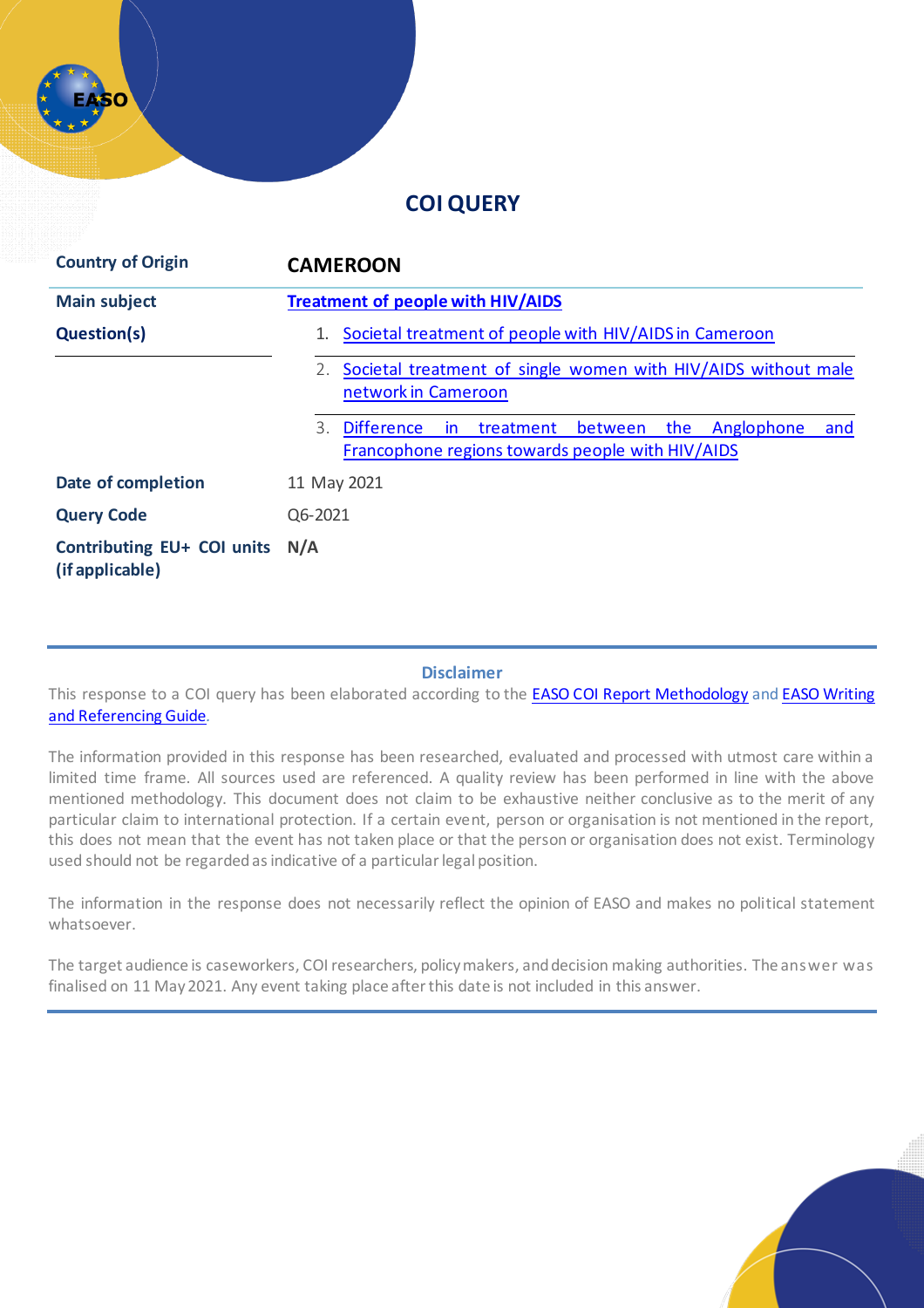# **COI QUERY RESPONSE – Cameroon**

# **Treatment of people with HIV/AIDS**

#### <span id="page-1-0"></span>**1. Societal treatment of people with AIDS/ HIV in Cameroon**

<span id="page-1-1"></span>HIV/AIDS is considered one of the most serious health issues in Cameroon, while young women are particularly affected by the disease.<sup>1</sup> According to UNAIDS, 510 000 adults and children in Cameroon were living with HIV in 2019, while 310 000 of them were in antiretroviral therapy.<sup>2</sup>

National legislation criminalising homosexuality pose barriers to HIV prevention, care, and treatment services.<sup>3</sup> HIV-positive status in Cameroon, as in other African countries, creates significant social stigma.<sup>4</sup> Access to HIV/AIDS services is affected by the fear of exposure, and a number of HIV-positive homosexual men tried to hide their sexual orientation by partnering with women. There also have been anecdotal reports of discrimination in places of employment, especially in the private sector, triggered by sexual orientation and HIV status. People with HIV often faced social discrimination and were isolated from their families and society, partly because of lack of knowledge regarding the disease.<sup>5</sup>

Human Rights Watch reported that, on 24 February 2021, the office of Colibri in Bafoussam in West Region, an organisation that provides HIV prevention and treatment services, was raided by police officers, and 13 people including 7 Colibri staff were arrested on homosexuality charges. All of them were released on 26 and 27 February. There were reports that at least three Colibri staff members were beaten during their detention at the police station and that all of the arrested persons received threats and verbal assaults. A 26-year-old transgender woman, who was among the arrested persons, was forced to undergo an HIV test and anal examination at a health centre in Bafoussam on 25 February. The 13 arrested persons were interrogated without the presence of a lawyer and were forced to sign statements without being allowed to read.<sup>6</sup>

The same source referred that, in May 2020, during a gathering hosted by an HIV organisation in a hotel in Bafoussam, 53 people, most of them LGBT, were arrested by police and were charged with offences regarding homosexuality. At least 6 of them, including 3 teenagers ages 15 to 17, were forced to undergo anal examinations and HIV tests. Police officers seized medicine, including antiretrovirals, thermometers, and HIV tests and deprived them some of the HIV treatment the detainees needed.<sup>7</sup>

Furthermore, people with disabilities, including those affected by HIV, who live in rural or hard-toreach areas and have limited or no access to medical, nutrition and wash facilities are subjected to 'disproportionate suffering'. 8

<sup>1</sup> Britannica, Cameroon, last updated 10 March 2021[, url](https://www.britannica.com/place/Cameroon/Health-and-welfare)

<sup>&</sup>lt;sup>2</sup> UNAIDS, Country factsheets, Cameroon 2019, n.d.[, url](https://www.unaids.org/en/regionscountries/countries/cameroon)

<sup>&</sup>lt;sup>3</sup> HRW, Submission by Human Rights Watch to the Committee on Economic, Social and Cult ural Rights in Cameroon, 28 January 2019[, url](https://www.hrw.org/news/2019/01/28/submission-human-rights-watch-committee-economic-social-and-cultural-rights)

<sup>4</sup> BTI, Cameroon Country Report 2020, 29 April 2020[, url](https://www.bti-project.org/en/reports/country-report-CMR.html)

<sup>&</sup>lt;sup>5</sup> USDOS, 2020 Country Reports on Human Rights Practices: Cameroon, 30 March 2021[, url](https://www.state.gov/reports/2020-country-reports-on-human-rights-practices/cameroon/)

<sup>&</sup>lt;sup>6</sup> HRW, Cameroon: Wave of Arrests, Abuse Against LGBT People, 14 April 2021[, url;](https://www.hrw.org/news/2021/04/14/cameroon-wave-arrests-abuse-against-lgbt-people) Reuters, LGBT Persecution on the rise in Cameroon, Human Rights Watch says, 14 April 2021[, url](https://www.reuters.com/world/africa/lgbt-persecution-rise-cameroon-human-rights-watch-says-2021-04-14/)

<sup>&</sup>lt;sup>7</sup> HRW, Cameroon: Wave of Arrests, Abuse Against LGBT People, 14 April 2021[, url;](https://www.hrw.org/news/2021/04/14/cameroon-wave-arrests-abuse-against-lgbt-people) Reuters, LGBT Persecution on the rise in Cameroon, Human Rights Watch says, 14 April 2021[, url](https://www.reuters.com/world/africa/lgbt-persecution-rise-cameroon-human-rights-watch-says-2021-04-14/)

<sup>8</sup> UNOCHA, Cameroon: Humanitarian Needs overview 2020 revised, 23 June 202[0, url](https://www.humanitarianresponse.info/sites/www.humanitarianresponse.info/files/documents/files/cmr_hno_2020-revised_25062020_print.pdf), p.20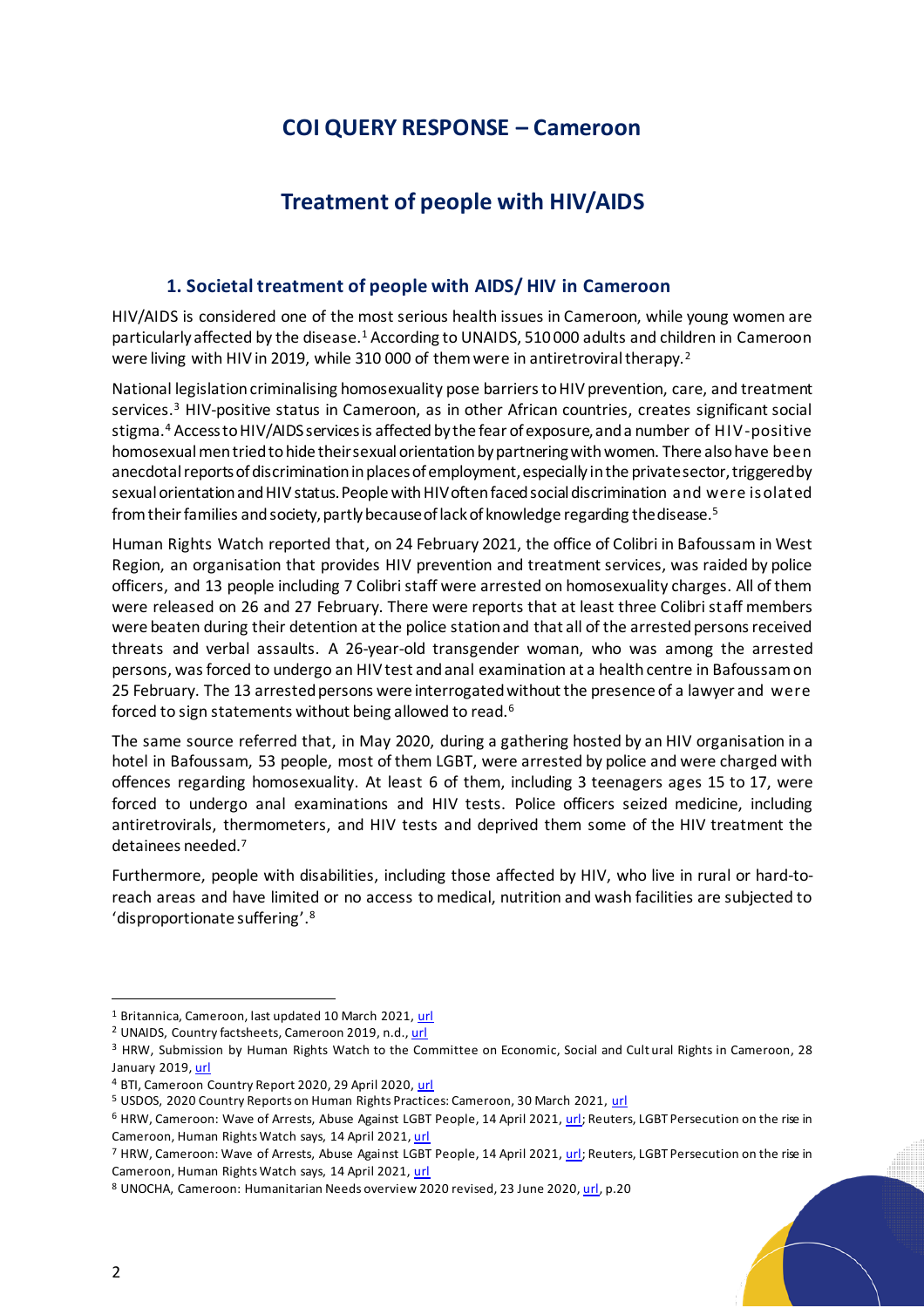UNAIDS Country Director for Cameroon referred to people with HIV as a key population in Cameroon, already facing a worrisome stigma.<sup>9</sup> According to a 2020 report of UNAIDS, there were no references to HIV among the population in Cameroon, while people living with HIV is not recognised as key beneficiaries for social protection. Moreover, even though in Cameroon there are no laws criminalising the transmission of, non-disclosure of or exposure to HIV, there are still prosecutions based on general criminal laws.<sup>10</sup>

## <span id="page-2-0"></span>**2. Societal treatment ofsingle women with HIV/AIDS without male network in Cameroon**

Among all sources consulted within the time constrains for this COI Query response, no information could be found specifically regarding the societal treatment of single women living with HIV/AIDS without male network in Cameroon. However, the following information could be relevant for the purpose of this COI Query.

HIV/AIDS is one of Cameroon's gravest health concerns' and 'it is particularly widespread among young women'.<sup>11</sup> According to UNAIDS, out of the estimated 510 000 adults and children living with HIV in 2019 in Cameroon, an estimated 320 000 were women aged 15 and over.<sup>12</sup> The 2018 Demographic and Health Survey of Cameroon reports that the highest percentage of persons with AIDS/HIV is between widowed women aged 15-49. 'HIV prevalence is particularly high among women who are divorced/separated (8,2%) or widowed (18,4%)'.<sup>13</sup>

A source dated 2014 noted that the 'HIV positive women in Cameroon are the most discriminate against'.<sup>14</sup> According to the UN, the victims of Sexual and Gendered Based Violence in the North-West and South-West regions are at the risk of HIV/AIDS.<sup>15</sup>

A document for Cameroon prepared by the GenCap<sup>16</sup> for the UN Office for the Coordination of Humanitarian Affairs provides information on gender equality in Cameroon. According to this document, the 'HIV prevalence among 15-49-year-old is 5% for women and 2,3% for men. Furthermore, the source observed that sexual violence and prostitution (as a survival strategy) leads to the increasing of Sexual Transmitted Diseases and especially to AIDS/HIV. <sup>17</sup> UN Women raisedthe issues of rape and sexual exploitation of women and girls as a problem for the spread of the HIV/AIDS and Sexual Transmitted Diseases.<sup>18</sup>

According to the Plan's International report on Adolescent Girls in North West South West Cameroon on Conflict and COVID-19 'illiteracy, lack of schooling and lack of correct knowledge about safer sex combine to put young women at risk<sup>'19</sup>. These challenges leave adolescent girls unprotected against health issues including Sexual Transmitted Diseases and AIDS/HIV.<sup>20</sup>

The COVID-19 pandemic has caused various problems regarding the treatment of persons with

<sup>9</sup> UNAIDS, Dealing with COVID-19 in Cameroon, 11 May 2020[, url](https://www.unaids.org/en/resources/presscentre/featurestories/2020/may/20200511_covid19-cameroon)

<sup>10</sup> UNAIDS, 2020 Global Aids Update, Seizing the moment, 6 July 2020[, url](https://reliefweb.int/sites/reliefweb.int/files/resources/Global%20AIDS%20Update%202020%20-%20Seizing%20the%20moment%20-%20Tackling%20entrenched%20inequalities%20to%20end%20epidemics.pdf), pp. 92, 265

<sup>11</sup> Benneh, G. and DeLancey, M., W., Cameroon. 10 March 2021[, url](Benneh,%20George%20and%20DeLancey,%20Mark%20W..%20%22Cameroon%22.%20Encyclopedia%20Britannica,%2010%20Mar.%202021,%20https:/www.britannica.com/place/Cameroon.%20Accessed%2010%20May%202021.)

<sup>12</sup> UNAIDS, Country factsheets, Cameroon 2019, n.d.[, url](https://www.unaids.org/en/regionscountries/countries/cameroon)

<sup>&</sup>lt;sup>13</sup> NISC and ICF, Cameroon, 2018 Demographic and Health Survey, Summary Report, 2020[, url,](https://www.dhsprogram.com/pubs/pdf/SR266/SR266.pdf) p.14

<sup>14</sup> IRIN, Enduring HIV stigma in Cameroon, 23 January 2014[, url](https://www.refworld.org/docid/52e2618f4.html)

<sup>&</sup>lt;sup>15</sup> UN OCHA, Cameroon: North-West and South-West Situation Report No. 3, 31 January 2019[, url](https://www.humanitarianresponse.info/en/operations/cameroon/document/cameroon-north-west-and-south-west-crisis-situation-report-n%C2%B03-31)

<sup>16</sup> Gender Standby Capacity Project

<sup>17</sup> UN OCHA, Data on Gender Equality in Cameroon, 23 October 2019[, url](https://reliefweb.int/sites/reliefweb.int/files/resources/data_on_gender_equality_in_cameroon-hno_2020-17_oct_19.pdf)

<sup>18</sup> UN Women, Cameroon: Gender Profile for the South West Crisis, Buea, May 2019, 31 May 2019[, url](https://reliefweb.int/sites/reliefweb.int/files/resources/Gender-profile-SW-May-2019.pdf)

<sup>&</sup>lt;sup>19</sup> Plan International, Listen to Us, Adolescent Girls in North West South West Cameroon on Conflict and Covid-19, 24 March 2021[, url,](https://reliefweb.int/sites/reliefweb.int/files/resources/Listen%20to%20us%20%E2%80%93%20Adolescent%20Girls%20in%20North%20West%20South%20West%20Cameroon%20on%20Conflict%20and%20COVID-19.pdf) p.12

<sup>&</sup>lt;sup>20</sup> Plan International, Listen to Us, Adolescent Girls in North West South West Cameroon on Conflict and Covid-19, 24 March 2021[, url,](https://reliefweb.int/sites/reliefweb.int/files/resources/Listen%20to%20us%20%E2%80%93%20Adolescent%20Girls%20in%20North%20West%20South%20West%20Cameroon%20on%20Conflict%20and%20COVID-19.pdf) p.12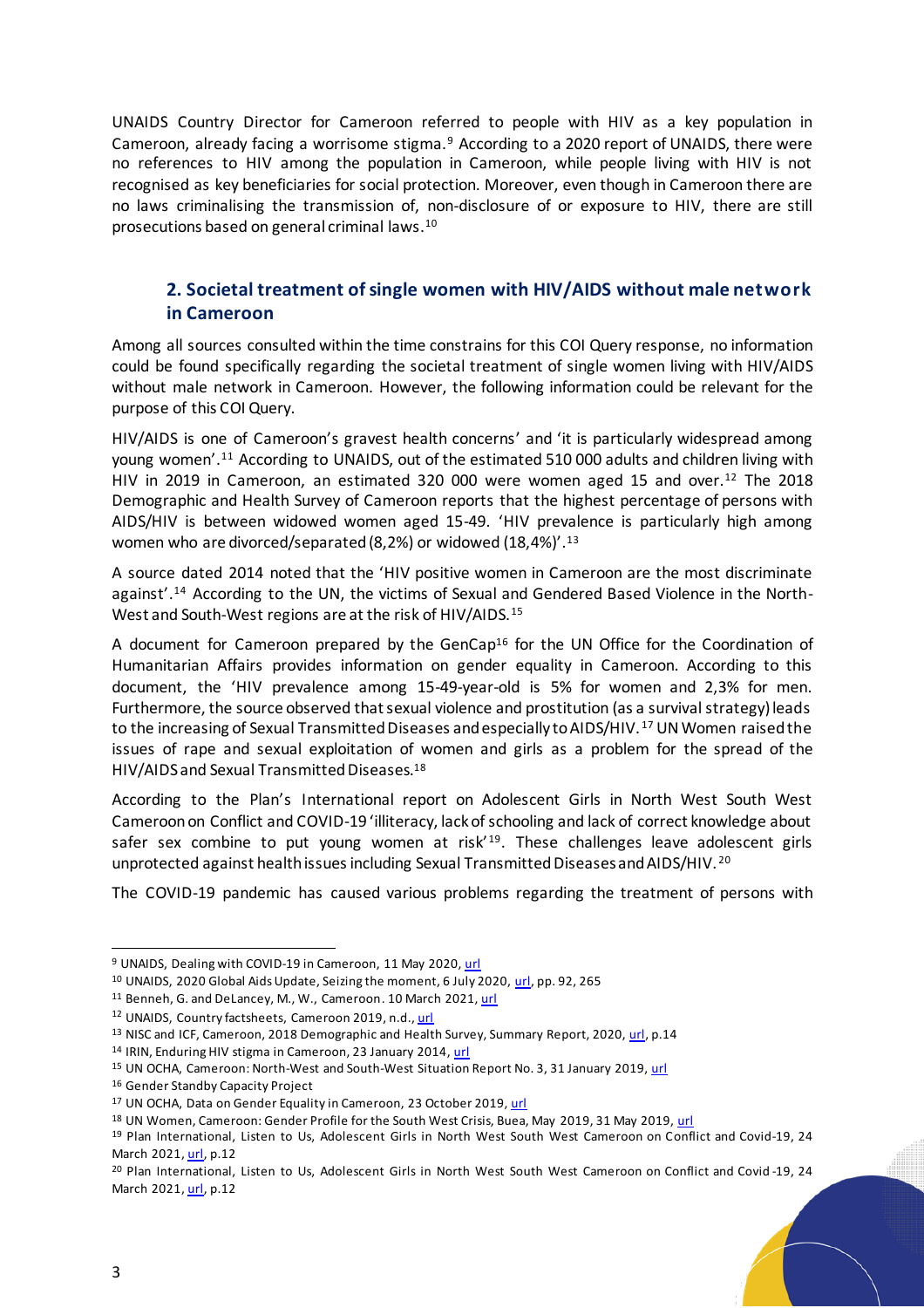$HIV/AIDS<sup>21</sup>$  and further stigmatisation of women, especially those in a vulnerable situation such as sex workers and single mothers who work as sex workers<sup>22</sup>. For example, the pandemic left women sex workers vulnerable to HIV testing. UNAIDS reports that the Horizon Femmes<sup>23</sup> 'vowed to stay open during the pandemic' in order to provide HIV tests to sex workers.<sup>24</sup>

The stigmatisation of people positive to AIDS/HIV leads to their isolation from their family and the society.<sup>25</sup> UNICEF states that 'the stigma of HIV, especially for infected women and children, limits the demand for services'.<sup>26</sup>

### <span id="page-3-0"></span>**3. Difference in treatment between the Anglophone and Francophone regions towards people with HIV/AIDS**

Among all sources consulted within the time constrains for this COI Query response, no information could be found regarding the difference in treatment between the Anglophone and Francophone regions towards people with HIV/AIDS in Cameroon.

<sup>&</sup>lt;sup>21</sup> VOA, Cameroon's HIV/AIDS Patients Shrink Hospitals for Fear of COVID-19, 26 November 2020[, url](https://www.voanews.com/africa/cameroons-hivaids-patients-shirk-hospitals-fear-covid-19)

<sup>&</sup>lt;sup>22</sup> UNAIDS, Targeting sex workers is not the answer, 8 June 2020[, url](https://www.unaids.org/en/keywords/cameroon)

<sup>&</sup>lt;sup>23</sup> Nongovernmental organization that helps vulnerable women. Horizon Femmes, [url](http://horizonsfemmes.org/)

<sup>&</sup>lt;sup>24</sup> UNAIDS, Targeting sex workers is not the answer, 8 June 2020[, url](https://www.unaids.org/en/keywords/cameroon)

<sup>&</sup>lt;sup>25</sup> USDOS, 2020 Country Reports on Human Rights Practices: Cameroon, 30 March 2021[, url](https://www.state.gov/wp-content/uploads/2021/03/CAMEROON-2020-HUMAN-RIGHTS-REPORT.pdf)

<sup>&</sup>lt;sup>26</sup> UNICEF, Cameroon Country Programme 2018-2020, Strategic Note, HIV/AIDS Programme 2018-2020, Draft, n.d.[, url](http://files.unicef.org/transparency/documents/Cameroon_Strategy%20Note%20-%20HIVAIDS%20-%20final%20sd.pdf), p. 3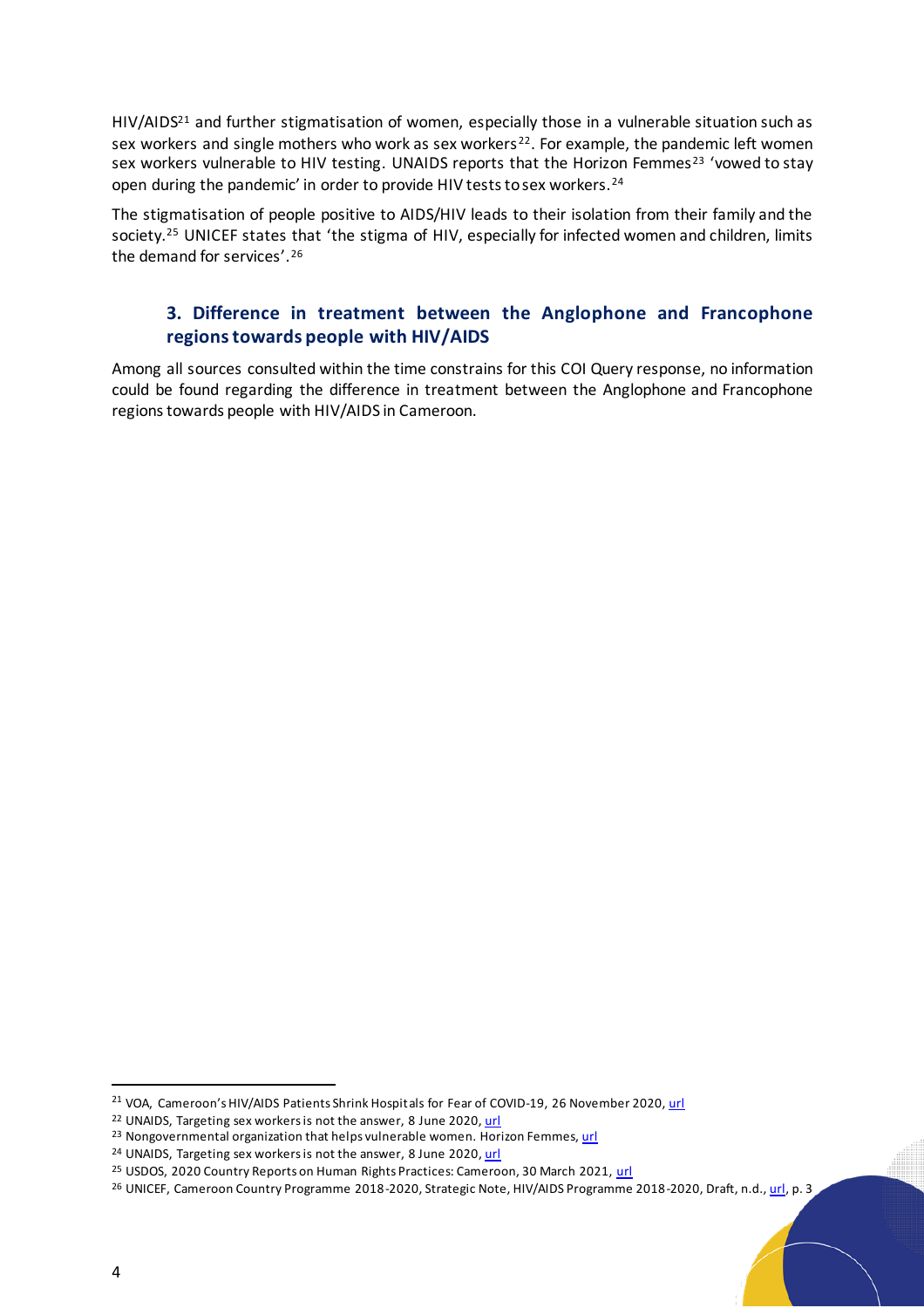## **SOURCES USED**

Benneh, G. and DeLancey, M. W., Cameroon, in: Encyclopedia Britannica, 10 March 2021, [https://www.britannica.com/place/Cameroon,](https://www.britannica.com/place/Cameroon) accessed 10 May 2021

BTI (Bertelsmann Transformation Index), Cameroon Country Report 2020, 29 April 2020, [https://www.bti-project.org/en/reports/country-report-CMR.html,](https://www.bti-project.org/en/reports/country-report-CMR.html) accessed 10 May 2020

HRW (Human Rights Watch), Submission by Human Rights Watch to the Committee on Economic, Social and Cultural Rights in Cameroon, 28 January 2019, [https://www.hrw.org/news/2019/01/28/submission](https://www.hrw.org/news/2019/01/28/submission-human-rights-watch-committee-economic-social-and-cultural-rights)[human-rights-watch-committee-economic-social-and-cultural-rights,](https://www.hrw.org/news/2019/01/28/submission-human-rights-watch-committee-economic-social-and-cultural-rights) accessed 10 May 2020

HRW (Human Rights Watch), Cameroon: Wave of Arrests, Abuse Against LGBT People, 14 April 2021, <https://www.hrw.org/news/2021/04/14/cameroon-wave-arrests-abuse-against-lgbt-people>, accessed 10 May 2020

IRIN, Enduring HIV stigma in Cameroon, 23 January 2014, available at [https://www.refworld.org/docid/52e2618f4.html,](https://www.refworld.org/docid/52e2618f4.html) accessed 10 May 2021

NISC (National Institute of Statistics) and ICF, Cameroon, 2018 Demographic and Health Survey, Summary Report[, https://www.dhsprogram.com/pubs/pdf/SR266/SR266.pdf,](https://www.dhsprogram.com/pubs/pdf/SR266/SR266.pdf) accessed 10 May 2021

Plan International, Listen to Us, Adolescent Girls in North West South West Cameroon on Conflict and Covid-19, 24 March 2021, [https://reliefweb.int/sites/reliefweb.int/files/resources/Listen%20to%20us%20%E2%80%93%20Adolesce](https://reliefweb.int/sites/reliefweb.int/files/resources/Listen%20to%20us%20%E2%80%93%20Adolescent%20Girls%20in%20North%20West%20South%20West%20Cameroon%20on%20Conflict%20and%20COVID-19.pdf) [nt%20Girls%20in%20North%20West%20South%20West%20Cameroon%20on%20Conflict%20and%20CO](https://reliefweb.int/sites/reliefweb.int/files/resources/Listen%20to%20us%20%E2%80%93%20Adolescent%20Girls%20in%20North%20West%20South%20West%20Cameroon%20on%20Conflict%20and%20COVID-19.pdf) [VID-19.pdf,](https://reliefweb.int/sites/reliefweb.int/files/resources/Listen%20to%20us%20%E2%80%93%20Adolescent%20Girls%20in%20North%20West%20South%20West%20Cameroon%20on%20Conflict%20and%20COVID-19.pdf) accessed 11 May 2021

Reuters, LGBT Persecution on the rise in Cameroon, Human Rights Watch says, 14 April 2021, [https://www.reuters.com/world/africa/lgbt-persecution-rise-cameroon-human-rights-watch-says-2021-](https://www.reuters.com/world/africa/lgbt-persecution-rise-cameroon-human-rights-watch-says-2021-04-14/) [04-14/,](https://www.reuters.com/world/africa/lgbt-persecution-rise-cameroon-human-rights-watch-says-2021-04-14/) accessed 10 May 2020

UNAIDS (United Nations Programme on HIV/AIDS), UNFPA (United Nations Population Fund), UNIFEM (United Nations Development Fund for Women), Women and HIV/AIDS: Confronting the Crisis, 2004, [https://www.unfpa.org/sites/default/files/pub-pdf/women\\_aids.pdf,](https://www.unfpa.org/sites/default/files/pub-pdf/women_aids.pdf) accessed 11 May 2021

UNAIDS (United Nations Joint Programme on HIV/AIDS), Cameroon, n.d., [https://www.unaids.org/en/regionscountries/countries/cameroon,](https://www.unaids.org/en/regionscountries/countries/cameroon) accessed 10 May 2020

UNAIDS (United Nations Joint Programme on HIV/AIDS), Dealing with COVID-19 in Cameroon, 11 May 2020, h[ttps://www.unaids.org/en/resources/presscentre/featurestories/2020/may/20200511\\_covid19](https://www.unaids.org/en/resources/presscentre/featurestories/2020/may/20200511_covid19-cameroon) [cameroon,](https://www.unaids.org/en/resources/presscentre/featurestories/2020/may/20200511_covid19-cameroon) accessed 10 May 2020

UNAIDS (United Nations Programme on HIV/AIDS), Targeting sex workers is not the answer, 8 June 2020, [https://www.unaids.org/en/keywords/cameroon,](https://www.unaids.org/en/keywords/cameroon) accessed 10 May 2021

UNAIDS (United Nations Joint Programme on HIV/AIDS), 2020 Global Aids Update, Seizing the moment, 6 July 2020,

[https://reliefweb.int/sites/reliefweb.int/files/resources/Global%20AIDS%20Update%202020%20-](https://reliefweb.int/sites/reliefweb.int/files/resources/Global%20AIDS%20Update%202020%20-%20Seizing%20the%20moment%20-%20Tackling%20entrenched%20inequalities%20to%20end%20epidemics.pdf) [%20Seizing%20the%20moment%20-](https://reliefweb.int/sites/reliefweb.int/files/resources/Global%20AIDS%20Update%202020%20-%20Seizing%20the%20moment%20-%20Tackling%20entrenched%20inequalities%20to%20end%20epidemics.pdf)

[%20Tackling%20entrenched%20inequalities%20to%20end%20epidemics.pdf](https://reliefweb.int/sites/reliefweb.int/files/resources/Global%20AIDS%20Update%202020%20-%20Seizing%20the%20moment%20-%20Tackling%20entrenched%20inequalities%20to%20end%20epidemics.pdf), accessed 10 May 2020

UNICEF (United Nations Children Fund), Cameroon Country Programme 2018-2020, Strategic Note, HIV/AIDS Programme 2018-2020, Draft, n.d.,